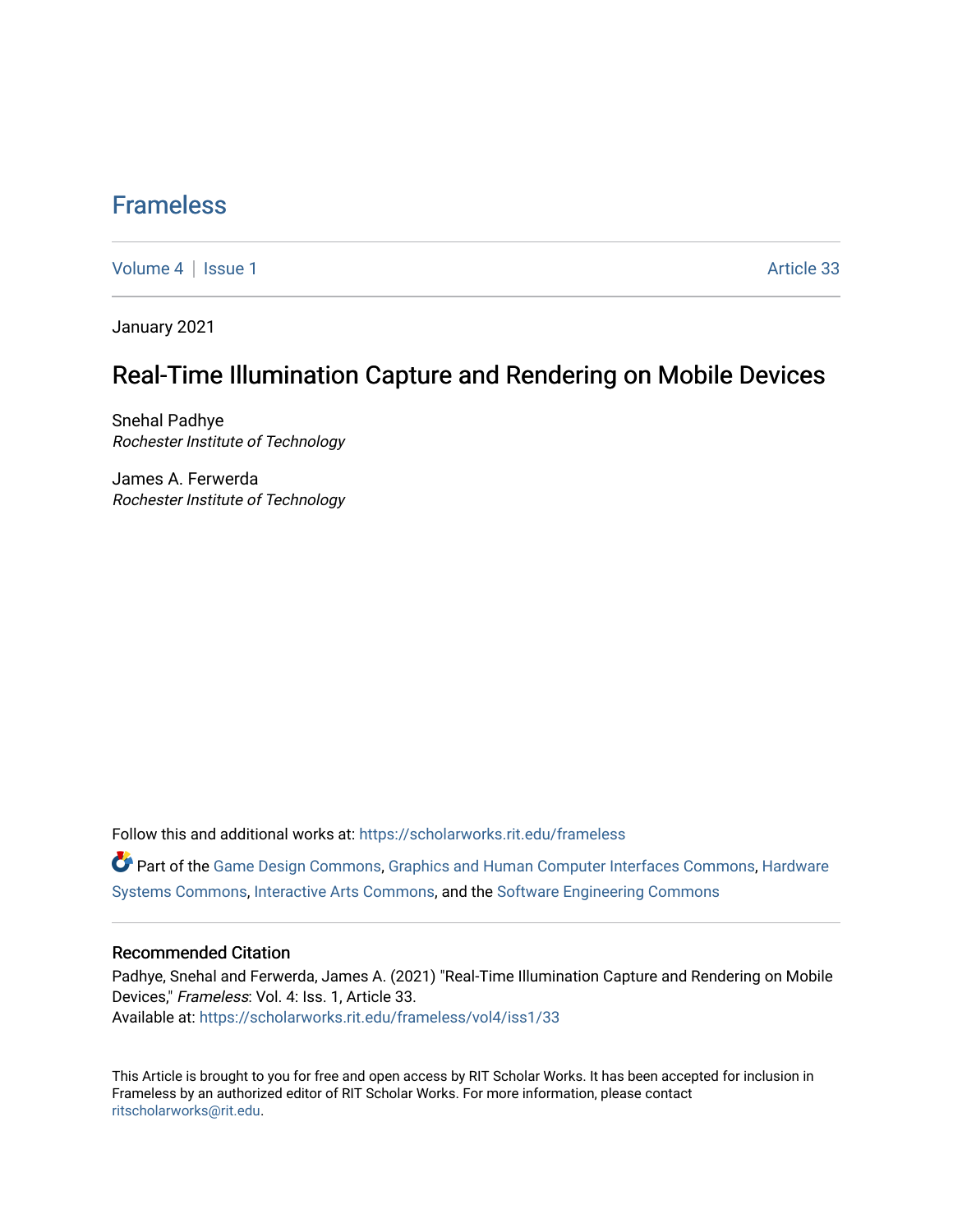# **FRAMELESS**

# **Real-Time Illumination Capture and Rendering on Mobile Devices**

**Snehal Padhye\*** Rochester Institute of Technology

We present our efforts to develop methods for rendering 3D objects on mobile devices using real-world dynamic illumination from the user's environment. To achieve this, we use the front and back cameras on the mobile device to estimate the light distribution in the environment in real time. We then create a dynamic illumination map and render the object at interactive rates in a browser on the device using a web-based graphics API. This project achieves one of the goals of our related work on realistic visualization of virtual objects: to make virtual objects appear to be situated within the scene they are observed in.

## **I. INTRODUCTION**

Virtual objects represented by 3D models can be easily rendered and interacted with using modern computer graphics tools. The appearance of the virtual objects is due to effects of interaction of light with the surfaces of the objects. In order to realistically represent the appearance of an object, it is often rendered

*\**Corresponding Author, Snehal Padhye

**James A. Ferwerda** Rochester Institute of Technology

using a virtual illumination map representing the real-world environment. To make the virtual object appear like it is a part of the real environment, we need to use the real- world illumination map to render the virtual scene.

In previous work (Ferwerda, 2014; Ferwerda and Darling, 2013) we have defined three criteria that must be met for a virtual object to appear to be part of the real world. First, the rendered images of the object must be realistic. Second, the system rendering the object must be responsive and allow natural interaction. And finally, the object must appear to be situated within the real environment. Accurate real-time modeling and rendering of the user 's illumination environment is key to this final goal.

The appearance of an object in a virtual scene is obtained by simulating how light is reflected or transmitted by the object. The appearance is made more realistic by calculating the global illumination which represents both the direct and indirect components

*Submitted April 13th, 2022*

*Accepted April 13th, 2022*

*Published online April 18th, 2022*